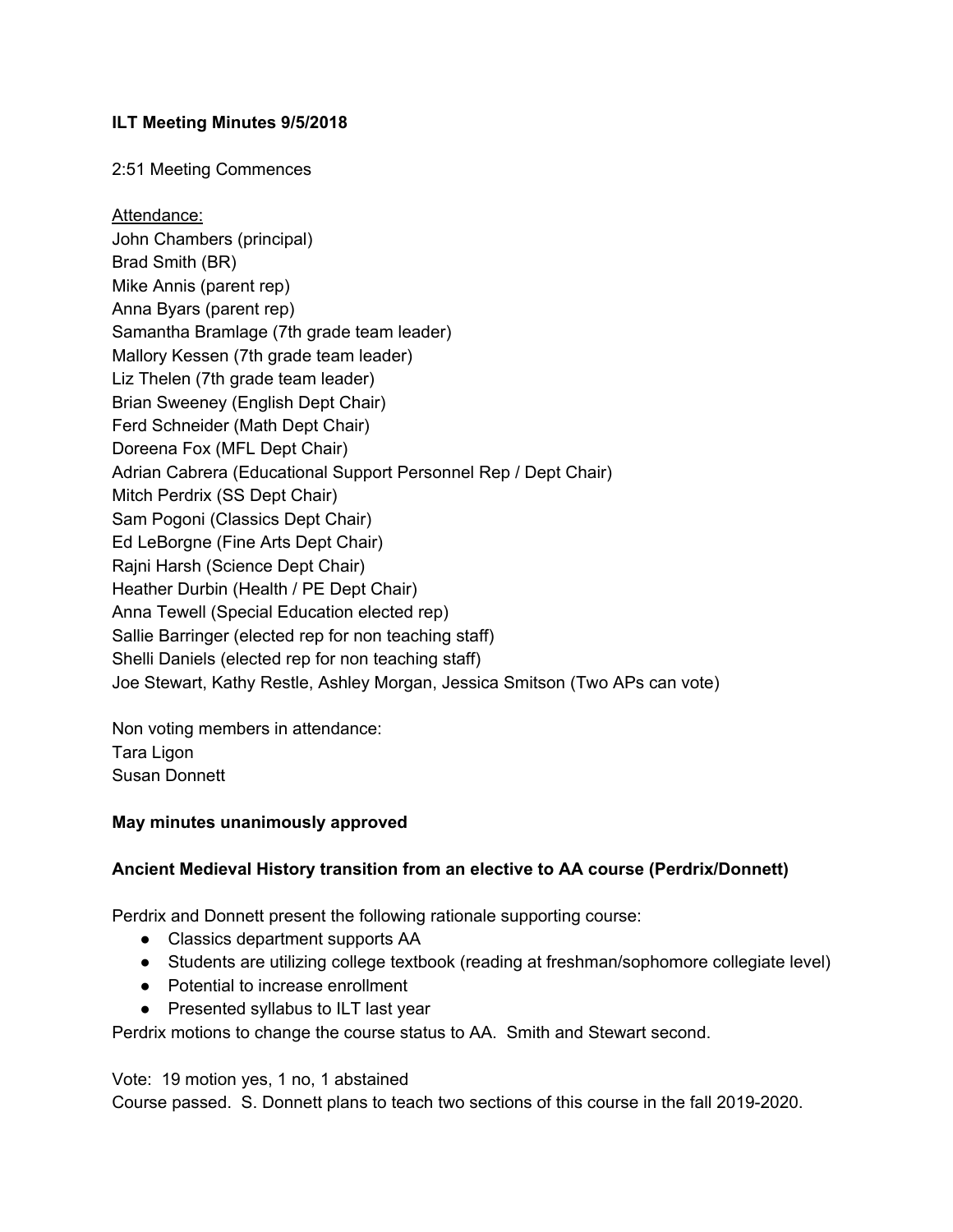## **Student Success Center Updates (Smitson)**

- District approved grant 8/27
- Waiting for treasurer's signature on documents
- Peggy, Meg, Sally and Christine:
	- Working diligently to identify caseload
	- Starting to pull students out of study halls
	- Running Mind Print assessments on students
	- Will share Mind Print results with classroom teachers
	- Started with 4 tutors, after posting application for peer tutors, have 35 interested students.
	- Adult tutors will be hired (both volunteer and paid positions)
	- Furniture, flexible seating options and technology will be purchased using grant funds.
	- Students will work with tutors bells 1-3 and 5-7 at a reserved table in the faculty dining room.
	- Students will receive service hours for peer tutoring.
	- Kessen asked that teachers are notified when SSC staff will be observing in classrooms. Smitson will work with SSC staff to establish this process.

# **Counseling Department Field Trip**

Cabrera presented two district approved field trips for students:

9/13- Multicultural Fair located at the Freedom Center. Paid busses. Grades 10-12. October (date TBD)- Empower Me Tour- Duke Energy Center

It was also noted that the Senior Forum is mandatory

\*No vote necessary

### **Budget**

Chambers presented the 2018-2019 school budget that was provided to him on 7/3/18.

- Review of funds allocated to the following:
	- Certificated staff
	- Administrators
	- Clerical staff
	- Paraprofessionals
	- Community Coordinators
- Review of Controllables (\$211,000)